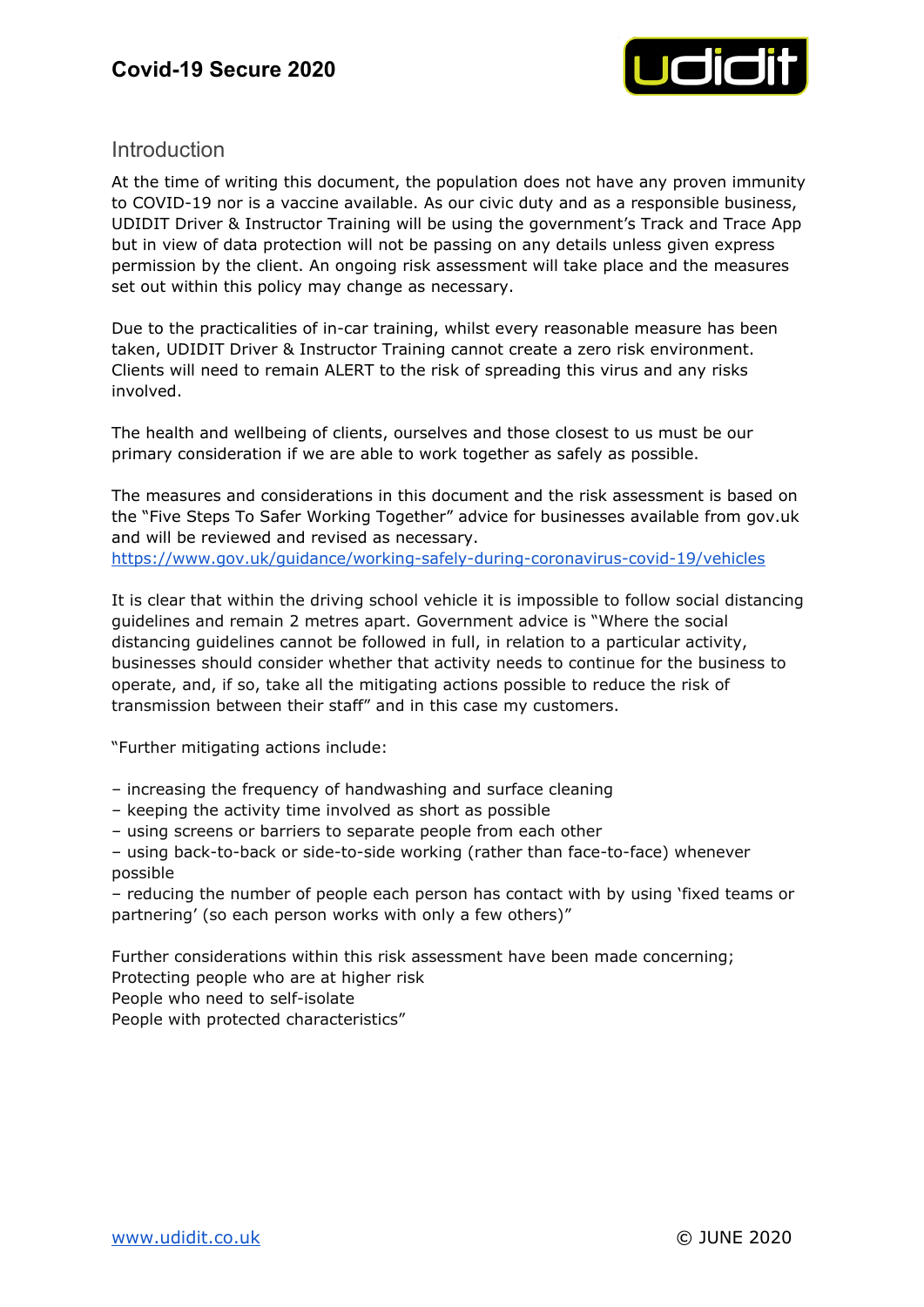

## Section 1. Prior to booking (Risk)

The Instructor and client will need to consider:

- If we ourselves or our client have any symptoms
- If we ourselves or our client fall into higher risk groups
- If we ourselves or our client have a relative or partner we are living with, who is also moderate or high risk
- If you have been contacted by NHS regarding Track and Trace?

Symptoms - The main symptoms of COVID 19 described by the government are (but not exclusively):

- a high temperature this means you feel hot to touch on your chest or back (you do not need to measure your temperature)
- a new, continuous cough this means coughing a lot for more than an hour, or 3 or more coughing episodes in 24 hours (if you usually have a cough, it may be worse than usual)
- a loss of taste or smell

COVID-19 can make anyone seriously ill. But for some people, the risk is higher. There are 2 levels of higher risk as described on the gov.uk website:

- high risk (clinically extremely vulnerable)
- moderate risk (clinically vulnerable)

People at high risk from coronavirus include people who:

- have had an organ transplant
- are having chemotherapy or antibody treatment for cancer, including immunotherapy
- are having an intense course of radiotherapy (radical radiotherapy) for lung cancer
- are having targeted cancer treatments that can affect the immune system (such as protein kinase inhibitors or PARP inhibitors)
- have blood or bone marrow cancer (such as leukaemia, lymphoma or myeloma)
- have had a bone marrow or stem cell transplant in the past 6 months, or are still taking immunosuppressant medicine
- have been told by a doctor they you have a severe lung condition (such as cystic fibrosis, severe asthma or severe COPD)
- have a condition that means they have a very high risk of getting infections (such as SCID or sickle cell)
- are taking medicine that makes them much more likely to get infections (such as high doses of steroids)
- were born with a serious heart condition and are pregnant

If you're at high risk from coronavirus, you should have received a letter from the NHS. If you're at high risk from coronavirus, you're advised to take extra steps to protect yourself. This includes not leaving your home for any reason (called shielding).

### **Action to take - If you are, or someone you live with is at high risk or you have been contacted by NHS - DO NOT ATTEND TRAINING**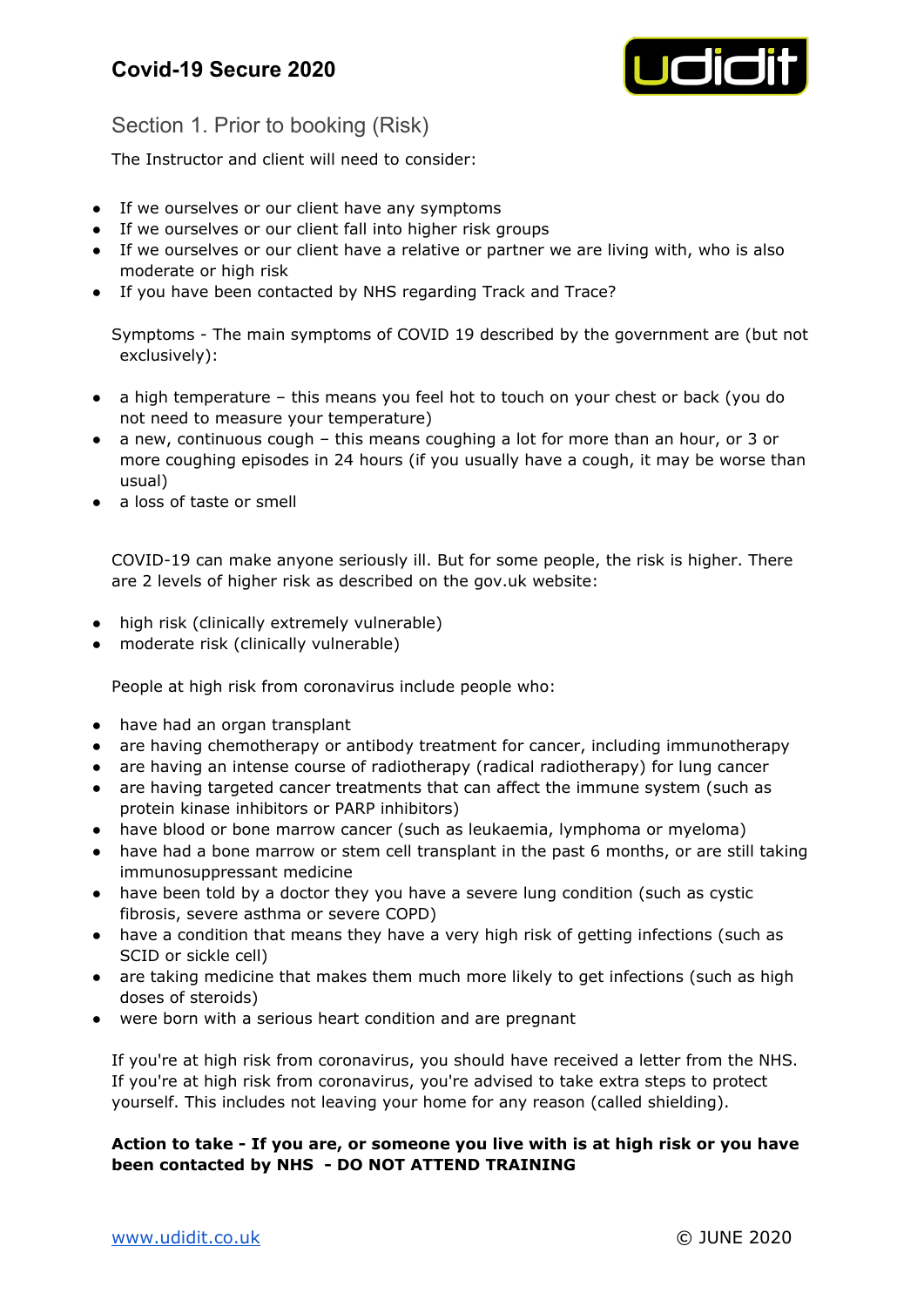# **Covid-19 Secure 2020**



People at moderate risk from coronavirus include people who:

- are 70 or older
- are pregnant
- have a lung condition that's not severe (such as asthma, COPD, emphysema or bronchitis)
- have heart disease (such as heart failure)
- have diabetes
- have chronic kidney disease
- have liver disease (such as hepatitis)
- have a condition affecting the brain or nerves (such as Parkinson's disease, motor neurone disease, multiple sclerosis or cerebral palsy)
- have a condition that means they have a high risk of getting infections
- are taking medicine that can affect the immune system (such as low doses of steroids)
- are very obese (a BMI of 40 or above)

If you're at moderate risk from coronavirus, it's very important you follow current Government advice about staying at home to avoid getting [coronavirus.](https://www.nhs.uk/conditions/coronavirus-covid-19/staying-at-home-to-avoid-getting-coronavirus/) Unlike people at high risk, you will not have received a letter from the NHS advising you to stay at home at all times.

If you're pregnant and worried about coronavirus, there is advice on the gov.uk website

### **Action to take - If you are or someone you live with is at moderate risk and you consider the fact that we cannot keep 2 metres apart is too much of a risk - DO NOT ATTEND TRAINING**

## Section 2 - Prior to attending training (Symptoms)

The Instructor and client will consider:

- whether ourselves or the client have had any symptoms of the virus within the last 7 days or have been in contact with someone who has within the last 14 days.
- If ourselves or the client know anyone or have been in contact with anyone that is showing symptoms or has been doing so within the last 14 days
- IF YOU HAVE BEEN CONTACTED BY NHS THROUGH TRACK AND TRACE AND HAVE BEEN ADVISED TO SELF-ISOLATE, **PLEASE NOTE: ATTENDING A LESSON MAY CLOSE THIS BUSINESS FOR 14 DAYS.**

**Action to take - If you are or someone you live with, have the symptoms or have been in contact with someone who has or you've been asked to self-isolate by NHS - DO NOT ATTEND TRAINING**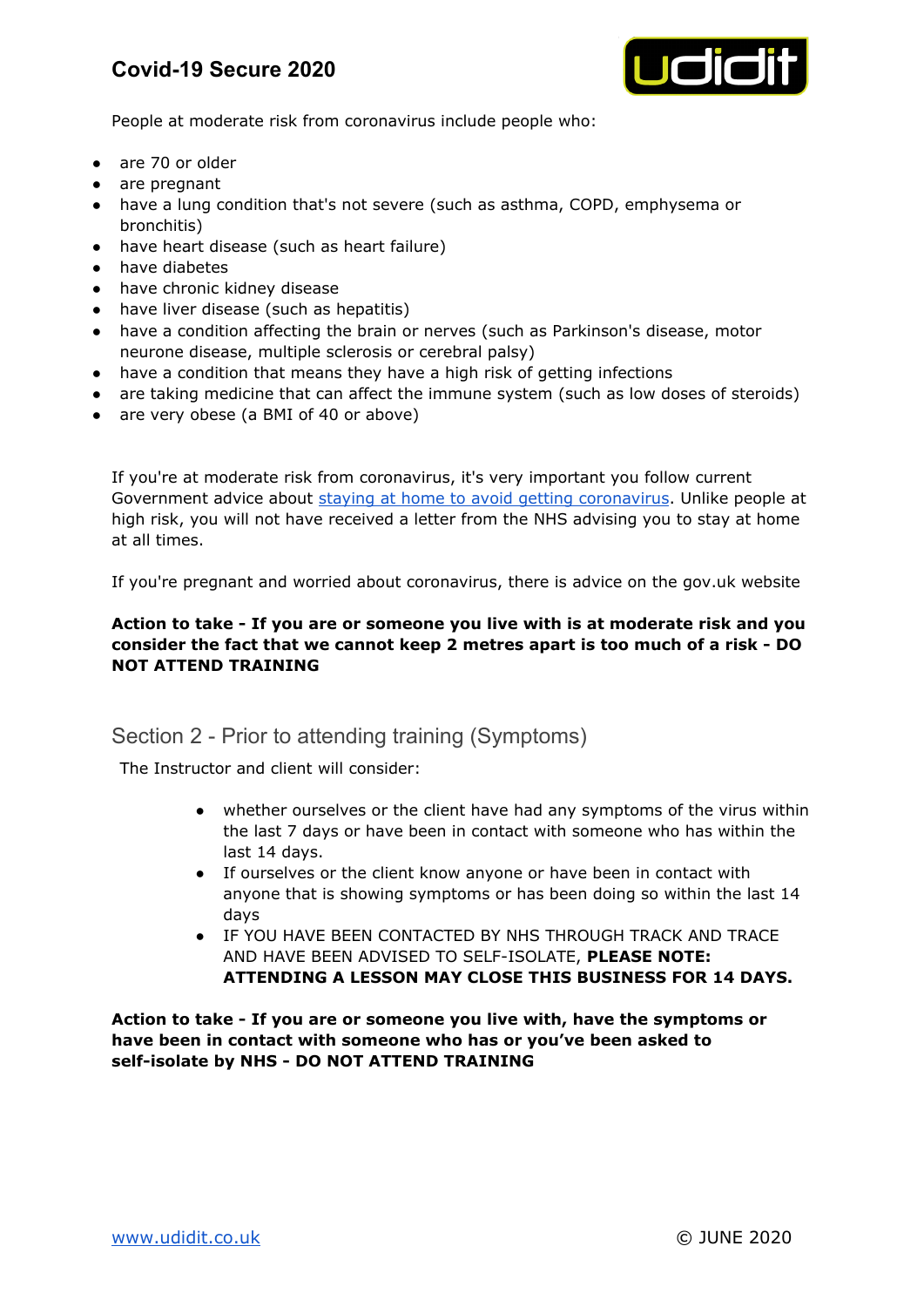

## Section 3 - Prior to attending entering the training vehicle

### **Action - Please DO NOT enter the training vehicle until instructed.**

Your instructor will meet you at the training vehicle and from a distance of 2 metres ask you a series of questions. Payment should be made via the website [www.udidit.co.uk](http://www.udidit.co.uk/) or by bank transfer

Please Note; during this outbreak, and whilst these measures are necessary, friends or family will not be allowed to attend and observe the lesson. (except where, for example, religious reasons require this)

In line with government guidance, hand washing is the most effective action we can take.

- Ourselves and the client will wash their hands for at least 20 seconds or use an effective hand-sanitizer, in line with Government guidance, immediately before entering the training vehicle.
- Please Note: due to allergens, the client will be responsible for providing their own Personal Protective Equipment (PPE) should they choose to use it
- If the client wishes to wear PPE (there's no legal requirement) such as disposable gloves or masks, these must only be put on immediately before getting into the car and disposed of by the client in line with government advice.
- If you choose to wear PPE it must not impede your ability to control the vehicle or make effective observations
- There are some reports of skin conditions caused by Covid-19. Please wear clothing that is suitable and covers as much skin as possible, including arms and legs
- Ourselves and the client will be aware of the risks regarding clothing. The instructor will follow the government guidelines on washing clothes at 60 degs immediately after finishing work. The client MUST consider the risk of attending in work clothes or uniforms, especially those who work in high risk sectors.
- Prior to each lesson, the training vehicle will be cleaned, including the door handles inside and out, windows and mirror controls, seat and head restraints, seatbelt and its connection, gear lever, steering wheel, parking brake, indicator and wiper stalks, car keys and training resources and any other relevant surface

### **Please note: During this outbreak and whilst these measures are required, the training vehicle will only be used for work purposes wherever possible.**

Section 4 - During the lesson

- The instructor will not handle your licence. Any new clients will need their licence checked electronically at [https://www.gov.uk/check-driving-](https://www.gov.uk/check-driving-information) information The client must provide: the last 8 characters of their driving licence and the check code. The code will be valid for 21 days and can only be used once.
- To minimise risk of transmitting the virus, visual aids, pens etc will not be shared.
- The cabin of the vehicle will be kept free of unnecessary items and any bags/coats etc will need to be stowed in the boot
- In line with current advice, windows will be down as much as possible during the lesson to allow for ventilation.